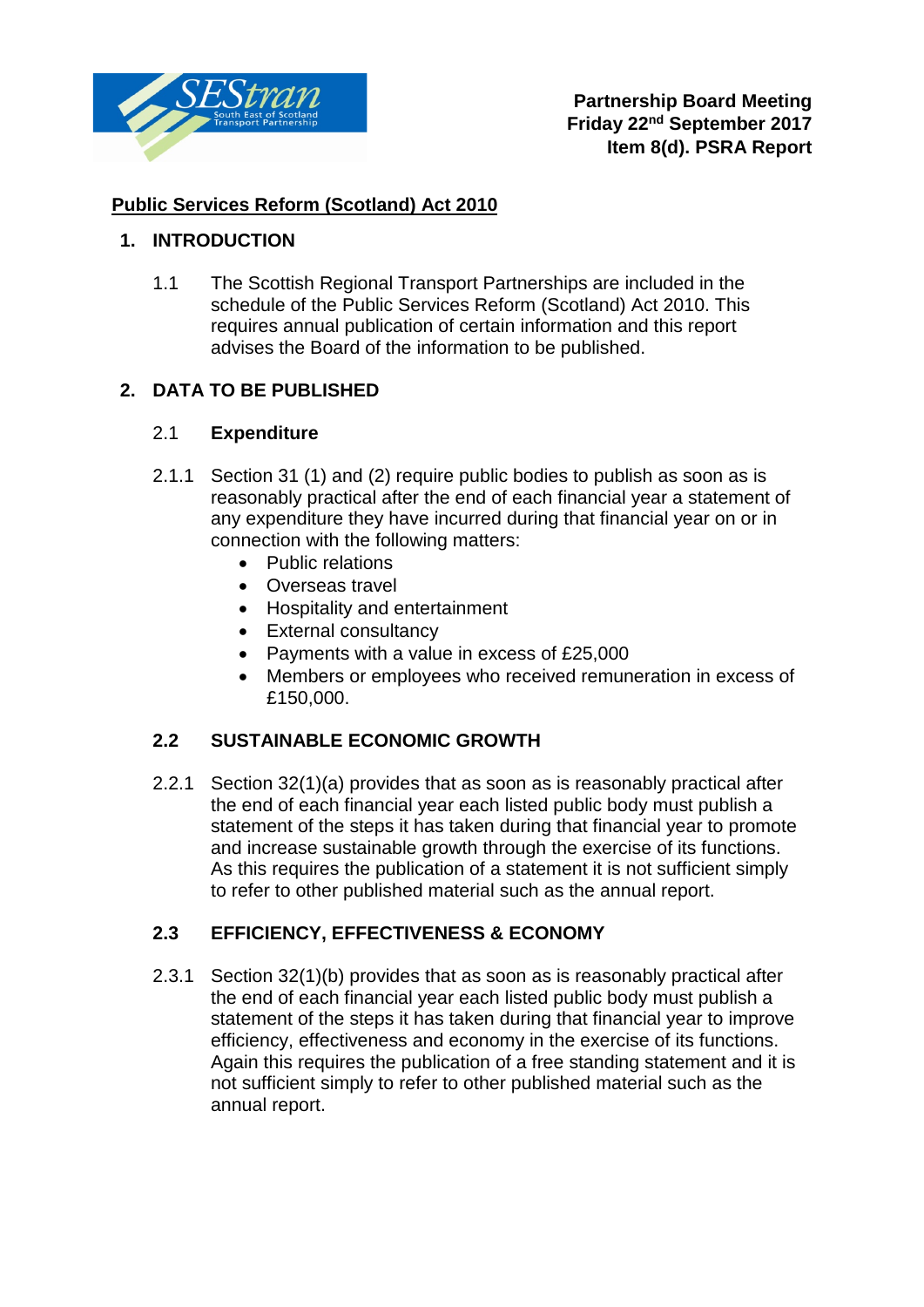2.4 The data as described in sections 2.1 to 2.3 of this report is included in appendix 1 of this report and will be published on the SEStran web site in accordance with the requirements of the Act.

### **3. RECOMMENDATION**

3.1 The Board is asked to note the content of the material for publication under the Public Services Reform (Scotland) Act 2010 and detailed in appendix 1 of this report and to agree that the relevant separate statements will be published on the SEStran web site.

Angela Chambers **Business Manager** September 2017

**Appendix 1 –** Statement of Compliance with the Public Services Reform (Scotland) Act 2010

| <b>Policy Implications</b>                | None                       |
|-------------------------------------------|----------------------------|
| <b>Financial Implications</b>             | As detailed in appendix 1. |
| Race Equalities Implications              | <b>None</b>                |
| <b>Gender Equalities Implications</b>     | None                       |
| <b>Disability Equalities Implications</b> | None                       |
| <b>Climate Change Implications</b>        | <b>None</b>                |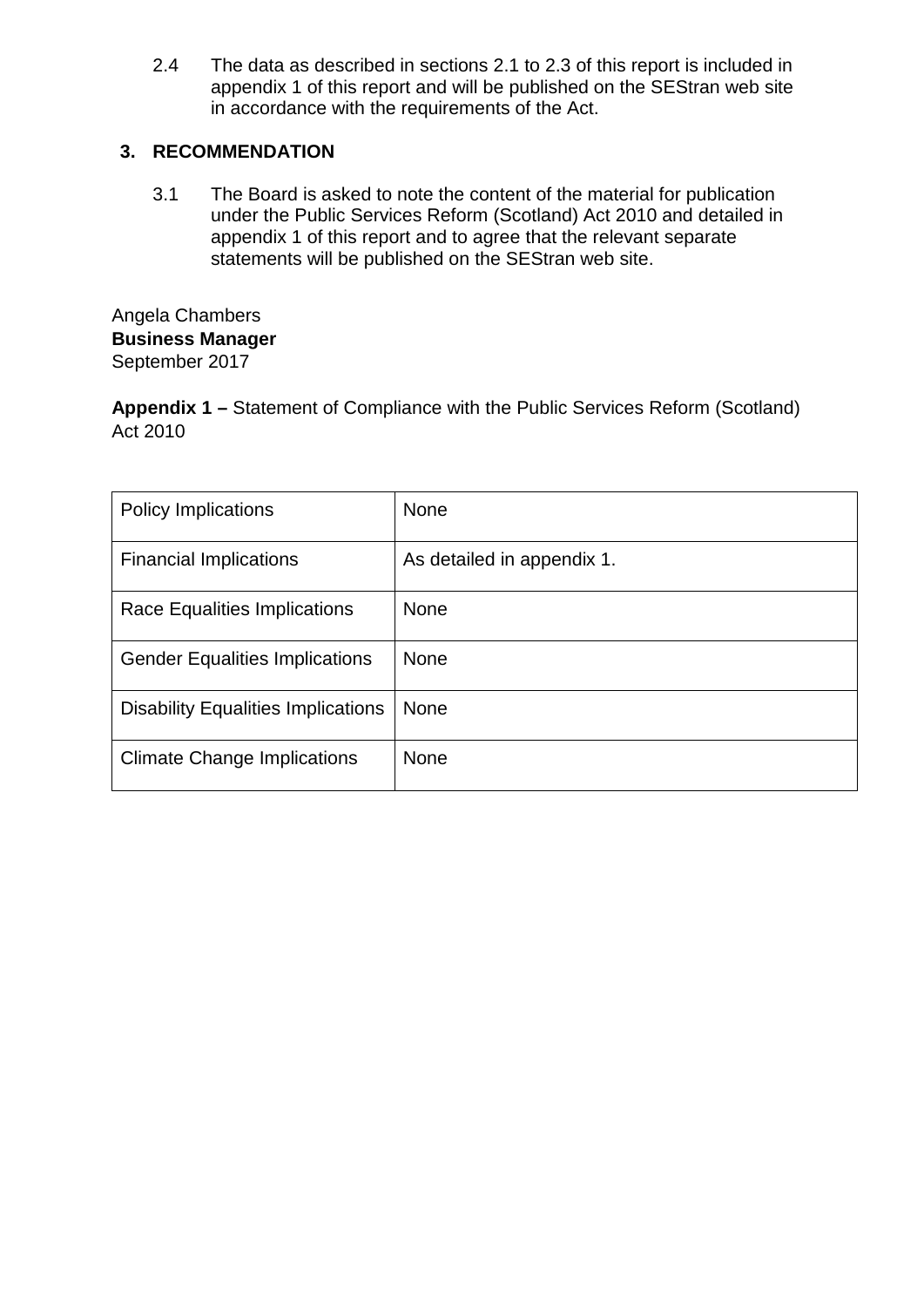#### **Statements of Compliance with the Public Services Reform (Scotland) Act 2010**

#### **1. BACKGROUND**

- 1.1 Sections 31 and 32 of the Public Services Reform (Scotland) Act 2010 ("the Act") impose duties on Scottish public bodies to publish information on expenditure and certain other matters as soon as is reasonably practicable after the end of each financial year. This statement is produced by the South East of Scotland Transport Partnership (SEStran) to ensure compliance with the requirements of the Act.
- 1.2 We work hard to be a transparent, responsive, best value organisation and to deliver our vision for the transport network of South East of Scotland as outlined in our statutory Regional Transport Strategy.
- 1.3 The vision of SEStran is for a regional transport system that: "*Provides all citizens of South East Scotland with a genuine choice of transport which fulfils their needs and provides travel opportunities for work and leisure on a sustainable basis."*
- 1.4 Our annual report and accounts for 2016/17 set out the impact of our work and the outcomes we achieved, together with our associated costs. This is laid before the Partnership Board of SEStran in September 2017. The purpose of this statement is to disclose those costs which are relevant to Section 31(1) and (2) of the Act.

#### **2. PUBLIC RELATIONS**

- 2.1 We spent £50,076 on public relations in 2016/17. This is 3% of our total expenditure in the year. The costs included radio advertising campaigns, a new website, design, printing and publication of documents, including our annual reports, other documents and Business Plan 2017/18.
- 2.2 In 2016/17 SEStran invested in further promotion of its Real Time Passenger Information (RTPI) system and the Thistle Assistance Card and App through a radio advertising campaign, broadcast on Radio Forth. This was to encourage more people to travel by public transport.
- 2.3 SEStran also launched a brand-new website, which provides a focussed and easier to navigate platform which is more accessible to stakeholders and the public.

#### **3. OVERSEAS TRAVEL**

3.1 We incurred expenditure of £6,590 on overseas travel in 2016/17. This is the equivalent of 0.4% of our total expenditure. This travel is in relation to European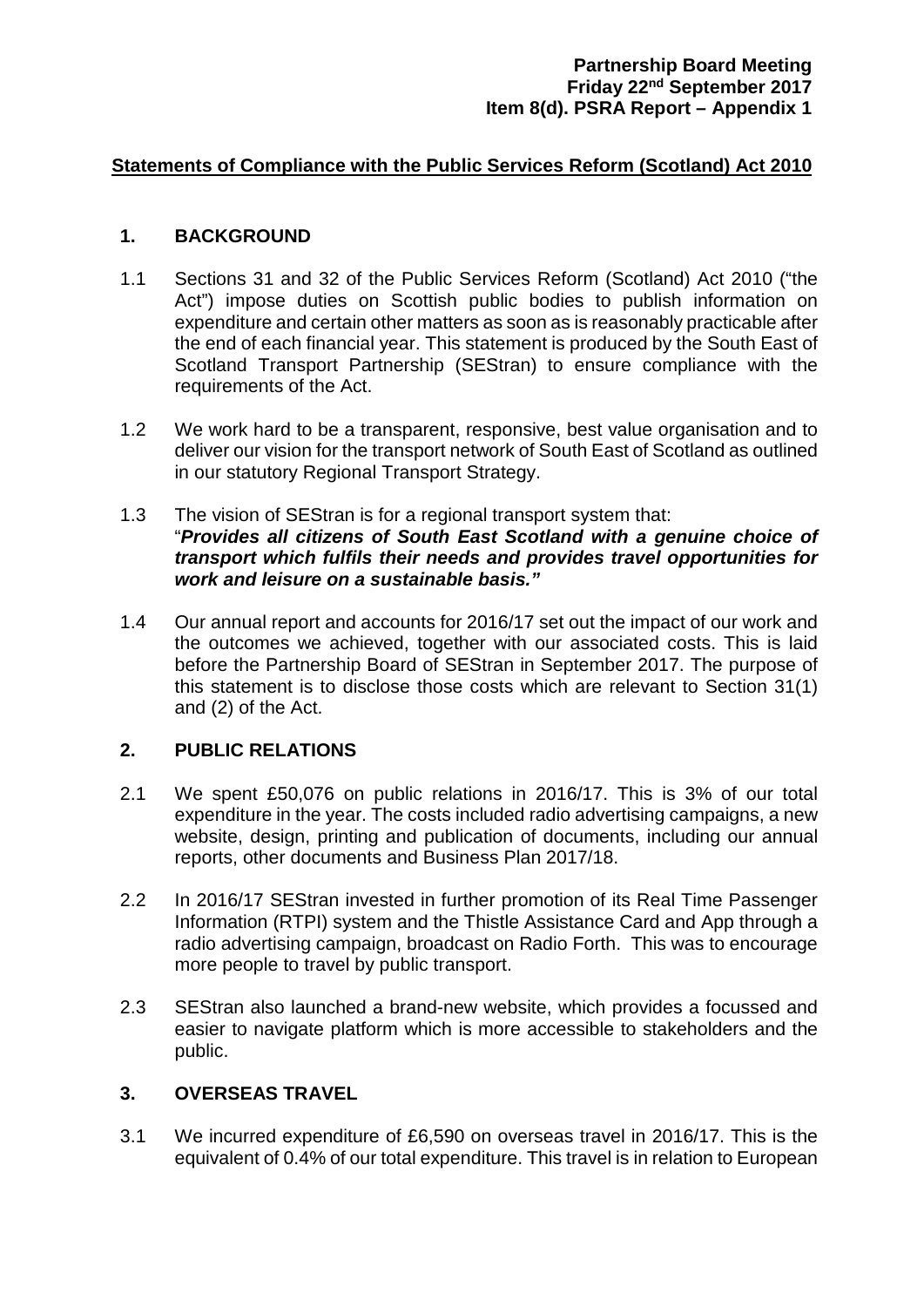projects that SEStran is involved in and is therefore subsidised by the EU at percentages varying from 50% to 100%.

### **4. HOSPITALITY & ENTERTAINMENT**

4.1 We incurred expenditure of £279 on hospitality in 2016/17. No expenditure was incurred on benefits, sporting or cultural events.

#### **5. EXTERNAL CONSULTANCY**

5.1 We incurred expenditure of £183,568 on external consultancy. This is the equivalent of 11.7% of our total expenditure. We commissioned a range of projects and employed Lindean Partnership Ltd, WYG, Coachline, Systra, Napier University, X Design, Product Forge and Onestop IT Solutions.

#### **6. PAYMENTS IN EXCESS OF £25,000**

6.1 Section 31(3) of the Act places a duty on public bodies to publish the amount, date, payee and subject matter of any payment made during the financial year which has a value in excess of £25,000.

| Payee                | <b>Subject Matter</b> | <b>Invoice Date</b> | <b>Gross Amount</b> |
|----------------------|-----------------------|---------------------|---------------------|
| <b>Ineo Systrans</b> | <b>RTPI</b>           | 19/04/2016          | £67,692             |
|                      | Maintenance           |                     |                     |
| Ineo Systrans        | <b>RTPI</b>           | 15/11/2016          | £67,692             |
|                      | Maintenance           |                     |                     |
| <b>Ineo Systrans</b> | <b>RTPI</b>           | 15/11/2016          | £67,692             |
|                      | Maintenance           |                     |                     |
| <b>Ineo Systrans</b> | <b>RTPI</b>           | 23/02/2017          | £67,693             |
|                      | Maintenance           |                     |                     |
| Trapeze              | Routewise             | 21/03/2017          | £52,805             |
|                      | Support               |                     |                     |
| <b>Ticketer</b>      | <b>RTPI</b>           | 30/03/2016          | £71,356             |
|                      | Expansion             |                     |                     |

6.2 SEStran made the following payments over £25,000

- 6.3 All RTPI payments were in relation to ongoing work to the Real Time Passenger Information project that SEStran operates and Ticketer has provided additional equipment for the system.
- 6.4 Trapeze provides a system for partner authorities to input bus service data into Traveline and is operated on a regional basis, by SEStran, thus saving money for the individual authorities.
- 6.5 Throughout 2016/17 SEStran paid certain consultants in excess of £25,000 over several payments. These are listed below: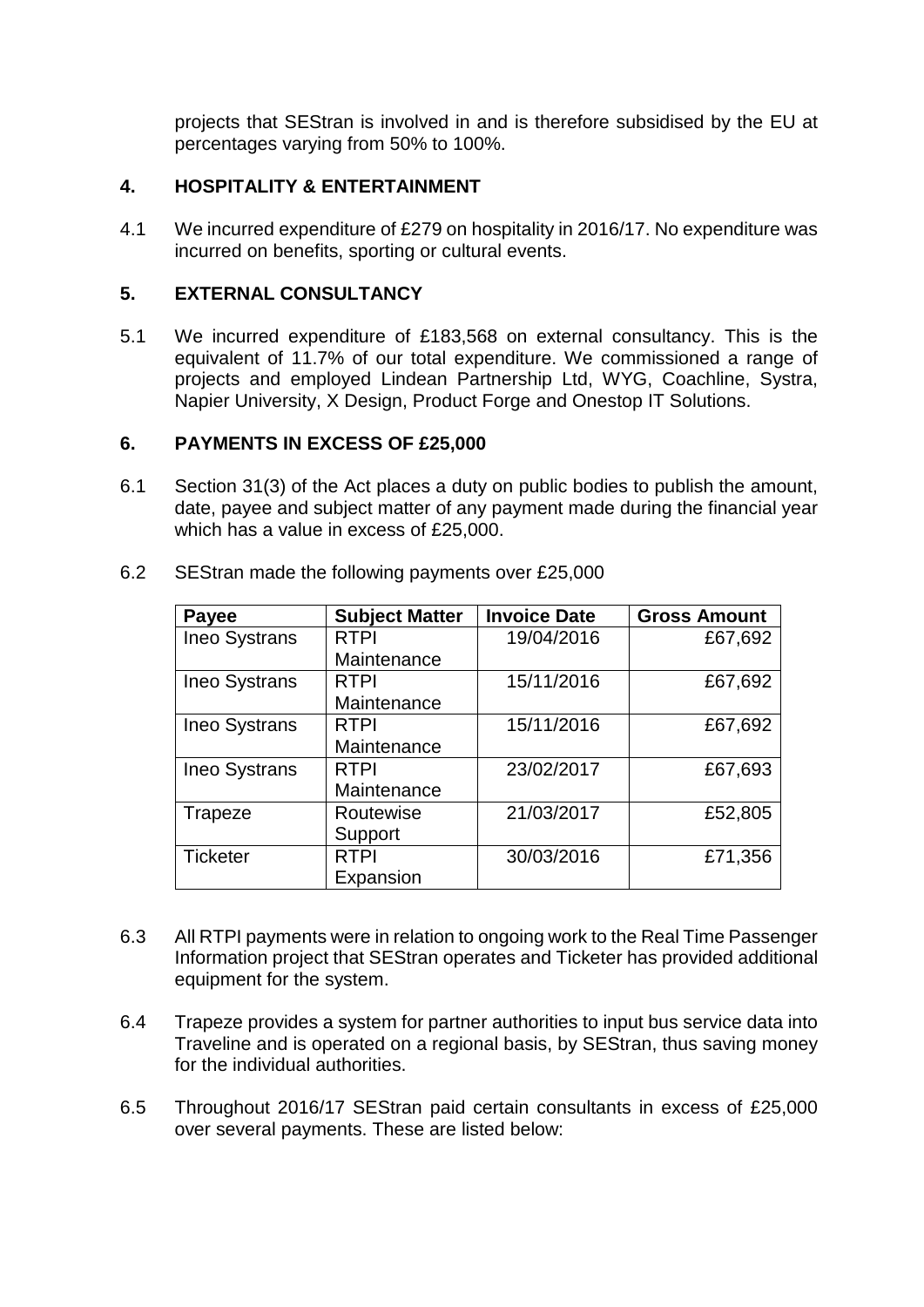| <b>Supplier</b>      | <b>Subject Matter</b> | <b>Total Amount</b> |
|----------------------|-----------------------|---------------------|
| <b>Ineo Systrans</b> | <b>RTPI</b>           | £225,641            |
| <b>WYG Group</b>     | <b>RTPI</b>           | £49,647             |
| Coachline            | One Ticket            | £46,903             |
| Onestop IT           | <b>IT Support</b>     | £33,878             |

#### **7. MEMBERS OR EMPLOYEES WHO RECEIVE REMUNERATION IN EXCESS OF £150,000**

- 7.1 Section 31(4) of the Act places a duty on public bodies to publish the number of individuals who received remuneration in excess of £150,000.
- 7.2 No employee, office holder or other individual involved with SEStran received remuneration in excess of £150,000 during 2015/16.

### **8. SUSTAINABLE ECONOMIC GROWTH**

- 8.1 Section 32(1)(a) of the Act places a duty on public bodies to publish a statement of the steps it has taken during the financial year to promote and increase sustainable growth through the exercise of its functions.
- 8.2 SEStran is a statutory body, under the Transport (Scotland) Act 2005 and is tasked with producing a Regional Transport Strategy for South East Scotland.
- 8.3 The following statement sets out the steps that SEStran has taken in 2016/17 to promote and increase sustainable economic growth in the exercise of its functions. Further information on this and our work is contained in our Audited Annual Accounts and Annual Report for 2016/17.
- 8.4 In delivering against our published priorities in the revised Regional Transport Strategy, we contributed to the Scottish Government's overall objectives and National Outcomes. During 2016/17 our work contributed to:
	- Reducing the number of commuter journeys by single occupancy vehicles within the South East of Scotland
		- o *In the financial year 2016/17, SEStran Tripshare contributed to 645.93 tonnes of CO2 reduction and 1.69 tonnes of NOx reduction*.
	- Minimising the overall need for travel; overall by car.
		- o *SEStran's Regional Cycle Training and Development Officer, Peter took up the role this year and has been busy meeting with Bikeability Local Authority Co-ordinators to establish the challenges and shared*  best practices throughout the region, as well as attending several *networking events promoting Bikeability and other programmes from SEStran and Cycling Scotland. The role involved designing and organising a pilot training programme for job seekers and school leavers focussing on access to bikes, cycle training and immediate employability skills*
	- Maximising public transport provision and achieving public transport integration and intermodality.
		- o *In 16/17 SEStran carried out further publicity for the Thistlecard through radio advertising with a view to encouraging a wider use of*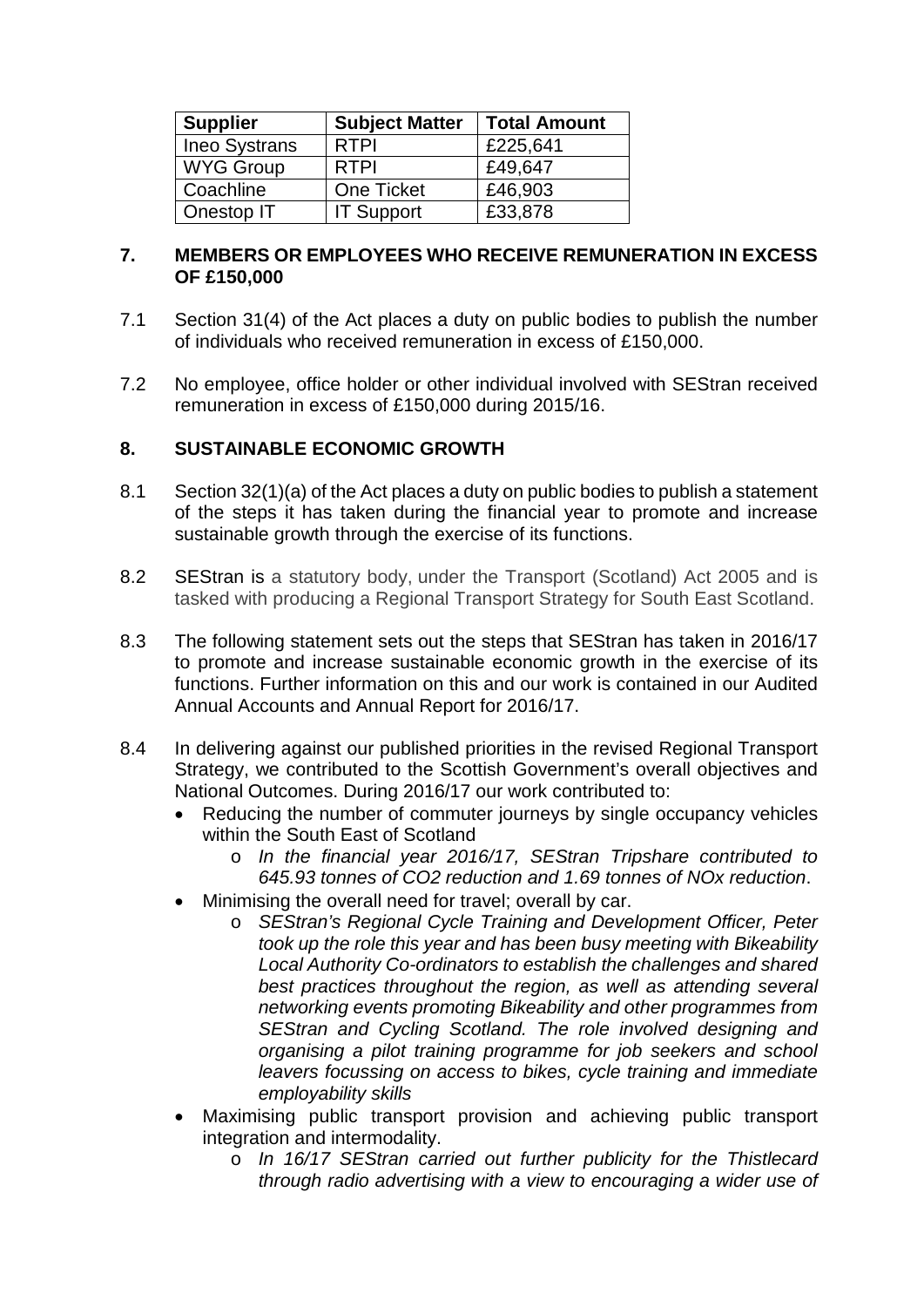*the card for those who would otherwise find it difficult to travel by public transport.*

- o *SEStran's "Socialcar" project, 100% funded by the EU, progressed during 16/17, in developing an App to facilitate car sharing and integrating with public transport.*
- Improving safety for all road and transport users
	- o *SEStran's Equality Outcomes 2017 – 2021 were published. For*  example, there can be a fear of crime particularly when travelling *alone on certain modes/routes of transport, particularly in terms of antisocial behaviour or sexual harassment of women on public transport and/or hate crime towards other groups. This can affect the frequency of travel for these groups and curtail their mobility so RTPI system can play a part in increasing confidence, alongside our work on a Regional Hate Crime Charter and promotion of the Thistle Assistance Card.*
- Enhancing community life and social inclusion
	- o *In 16/17 SEStran became a Disability Confident Employer and signed up to become a Living Wage Employer.*
	- o *SEStran have published a Board Succession Plan, including working towards the wider 50/50 by 2020 Scottish Government outcome.*
- Enhancing movement of freight, particularly by rail and other off-road modes
	- o *In 16/17 SEStran was invited to take part in 2 EU Interreg partnership bids for freight related projects; SURFLOGH and SCRIPT. The first relates to improving the sustainability of last mile freight distribution and the second seeks to reduce greenhouse gas emissions in freight related road transport by looking at alternative modes and reducing congestion at pinch points in the road infrastructure. The first bid was successful and the project is now underway and the result of the stage 1 bid for the second is expected later this month.*
- Enhancing real time passenger information available for bus services in both urban and rural areas
	- o *SEStran has continued to invest in expansion of the RTPI system, assisted by awards of ERDF grants (40%) by spending £79,000 on providing new GPS enabled ticket machines capable of connecting to the realtime system, for 5 bus operators in the region*.
	- o *Another qualitative point about RTPI is the safety aspect for women or elderly or other travellers, in that they know their bus is on the way and feel safer in the knowledge of how long they will wait and maybe making contact with people who are going to pick them up. There is an assurance factor as well re linking journeys and making connections*
- 8.5 SEStran has taken several steps to meet its duties under the Equalities Act, including publishing a brand-new set of Equalities Outcomes. Further measures taken to contribute to an inclusion growth vision for example signing of the Diversity and Inclusion CIHT Charter, and becoming a Disability Confident Committed Employer. We have also appointed Board Observers from Changing the Chemistry and our Equalities Forum to increase participation of under-represented groups in public life.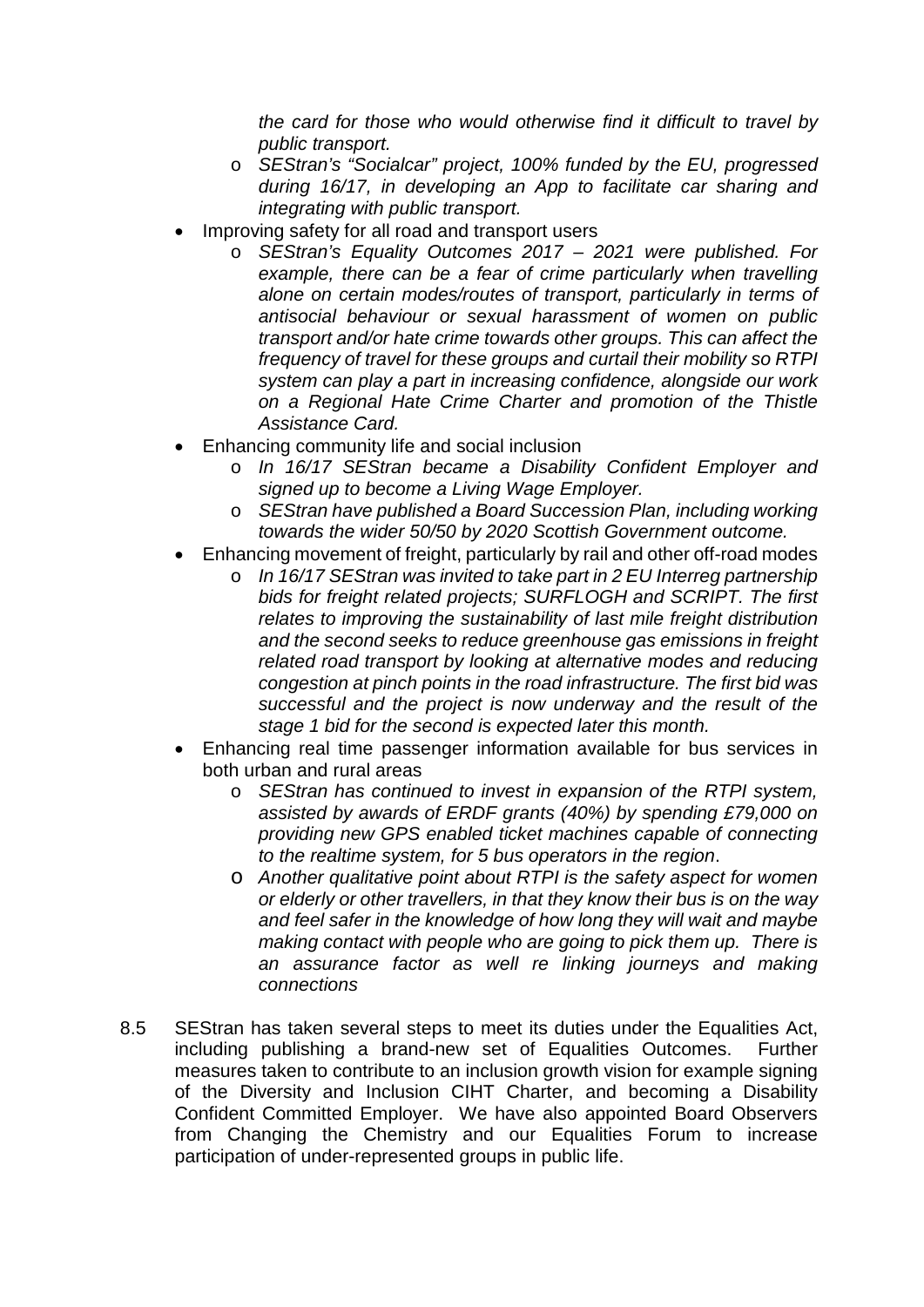### **9. EFFICIENCY, EFFECTIVENESS AND ECONOMY**

- 9.1 Section 32(1)(a) of the Act requires public bodies to publish a statement of the steps taken to improve efficiency, effectiveness and economy in the exercise of their functions.
- 9.2 The following statement sets out the steps that South-East of Scotland Regional Transport Partnership (SEStran) has taken in 2016-17 to improve its efficiency, effectiveness and economy in the exercise of its functions.
- 9.3 Supporting the principles of public sector reform, SEStran is aware of the overall need to ensure the delivery of public services as efficiently and effectively as possible.
- 9.4 In relation to the Scottish Government's National Outcome 16: *Our public services are high quality, continually improving, efficient and responsive to local people's needs*, we are committed to delivering services that are high quality, continually improving, efficient and responsive.
- 9.5 We receive from our constituent council members in total £190,000.
- 9.6 In 2015/16 a grant of £782,000 was received from the Scottish Government. We spent 97% of our £1.62m budget.
- 9.7 In 2016/17 SEStran were involved with several European projects as follows:
	- Social Car
	- Share-North
	- CHUMS
	- Regio-Mob
- 9.8 We received £78,691 from the EU in relation to these projects.
- 9.9 Over the last year, we have continued to deliver best value for our members and funders. In 2016/17 we upgraded the IT system and hardware, utilising Scottish Government Framework Contracts, which resulted in a significant saving in comparison to purchasing independently. The old hardware was securely wiped and recycled through Re-Tek UK Ltd at a fraction of previous disposal costs. Further savings have been recognised through reduced print/copier costs by again using SG contracts and we have ended the use of our off-site storage facility, delivering an annual saving of £5-6k.
- 9.10 We have made use of the Public Contracts Scotland portal, taking advantage of efficiencies associated with e-procurement, to procure a support service for our RTPI Digital Display Screen initiative. It is our intention in future to use available frameworks and PCS for procurement.
- 9.11 Two policies have been implemented which further contribute to providing best value, these are a Purchase Card Rules and Procedures policy and a Travel and Subsistence Policy, which provides a clear set of procedures to deliver reduced savings on travel expenditure and subsistence.